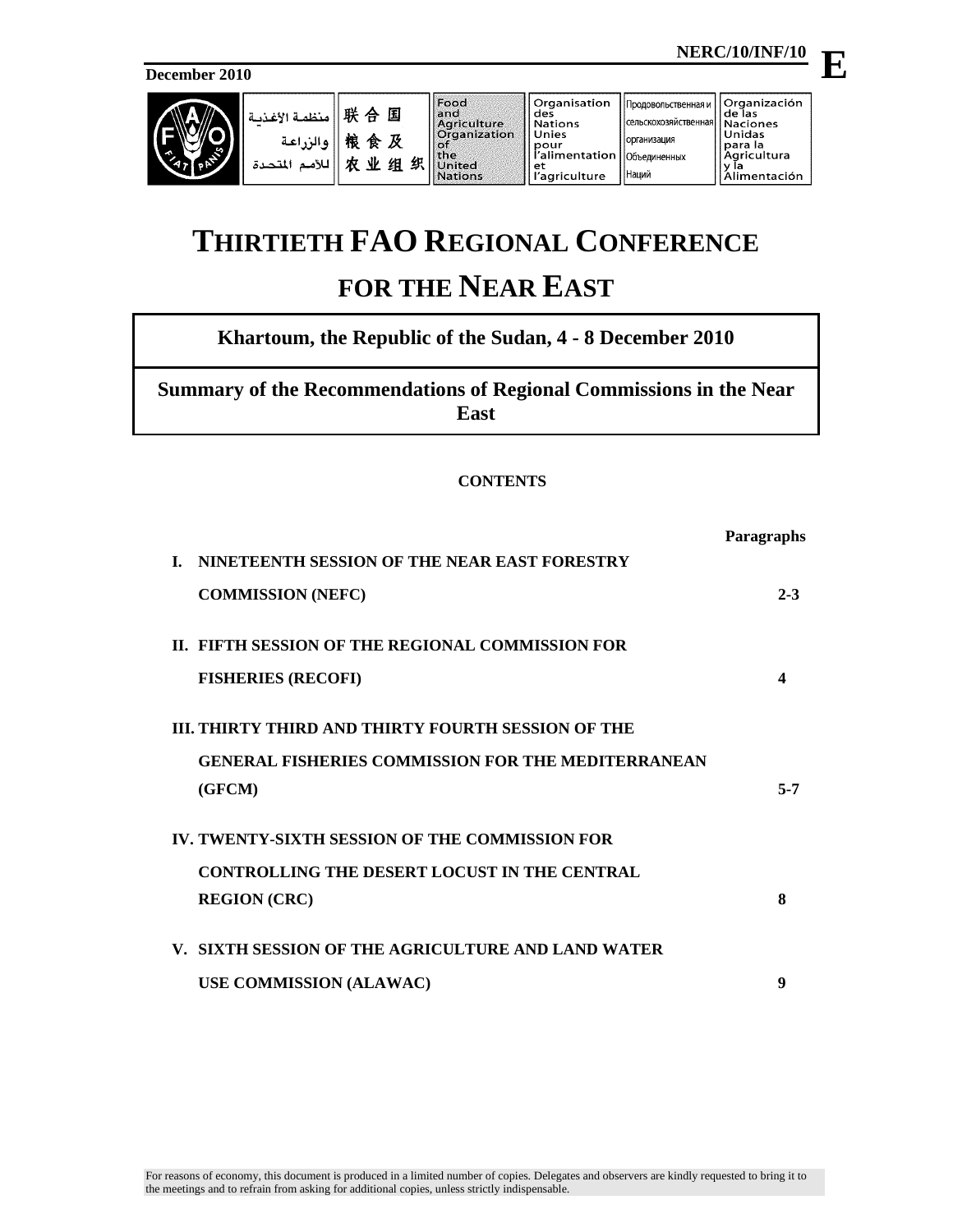1. This document provides a brief summary of the main outcomes and recommendations made by the Regional Commissions in the Near East and North Africa during 2008 –2009. The commission meetings included are: the Nineteenth Session of the Near East Forestry Commission (NEFC); Fifth Session of the Regional Commission for Fisheries (RECOFI); the Thirty Third and Thirty Fourth Sessions of the General Fisheries Commission for the Mediterranean (GFCM); the Twenty-Sixth Session of the Commission for Controlling Desert Locust in the Central Region (CRC); and the Sixth Session of the Agriculture and Land and Water Use Commission (ALAWUC).

#### **I. NINETEENTH SESSION OF THE NEAR EAST FORESTRY COMMISSION (NEFC)**

2. The Nineteenth Session of the Near East Forestry Commission (NEFC) was held in Hammamat, Tunisia, from 5 to 9 April 2010. The Session was attended by 33 representatives from 18 member countries and one observer country. Twelve representatives of seven observer organizations also attended. The Session was held under the theme: "Forests and Range: *Adapting to Global Changes for Sustainable Development".* 

3. The Commission reviewed and discussed: Policy, institutions and sustainable development; Forest and range resources: biodiversity and genetic resources, wildlife and protected areas, information and knowledge; Climate change; Resources management: forest protection (health and fires), bioenergy, good forestry and range practices in arid and semi-arid zones; Field programme; and International issues. The Commission endorsed the proposed amendment of the name and mandate of the Near East Forestry Commission to the Near East Forestry and Range Commission. The Article I of its Statute will be amended accordingly. The Commission made the following recommendations:

#### **Recommendations to FAO**

- The Commission noted with concern the decrease in the number of field projects in the Region and requested FAO, in partnership with national, international and regional funding institutions, to allocate adequate financial resources for the development of the forestry and rangelands sectors;
- FAO give strong emphasis to supporting national initiatives and regional collaboration, taking into account the national needs of capacity building on issues related to climate change, forest and rangeland policy, institution, wildlife and protected areas, forest fires, forest protection, afforestation and rangelands rehabilitation;
- FAO to facilitate the preparation of meetings for international conventions and congresses and link forests and forestry with other international years such as for the current International Year of Biodiversity 2010 and develop synergies between the International Year of Forests and the International Decade of Desertification 2010-2020. It furthermore recommended that greater cooperation between countries of the north and south Mediterranean Region be encouraged.

#### **Recommendations to Member Countries**

• The Commission noted with concern the scarcity of information about forest and rangelands resources and recommended that countries take into consideration rangelands in national studies to produce more integrated assessments, including environmental and social services. It also encouraged countries to prioritize information generation and to allocate resources accordingly;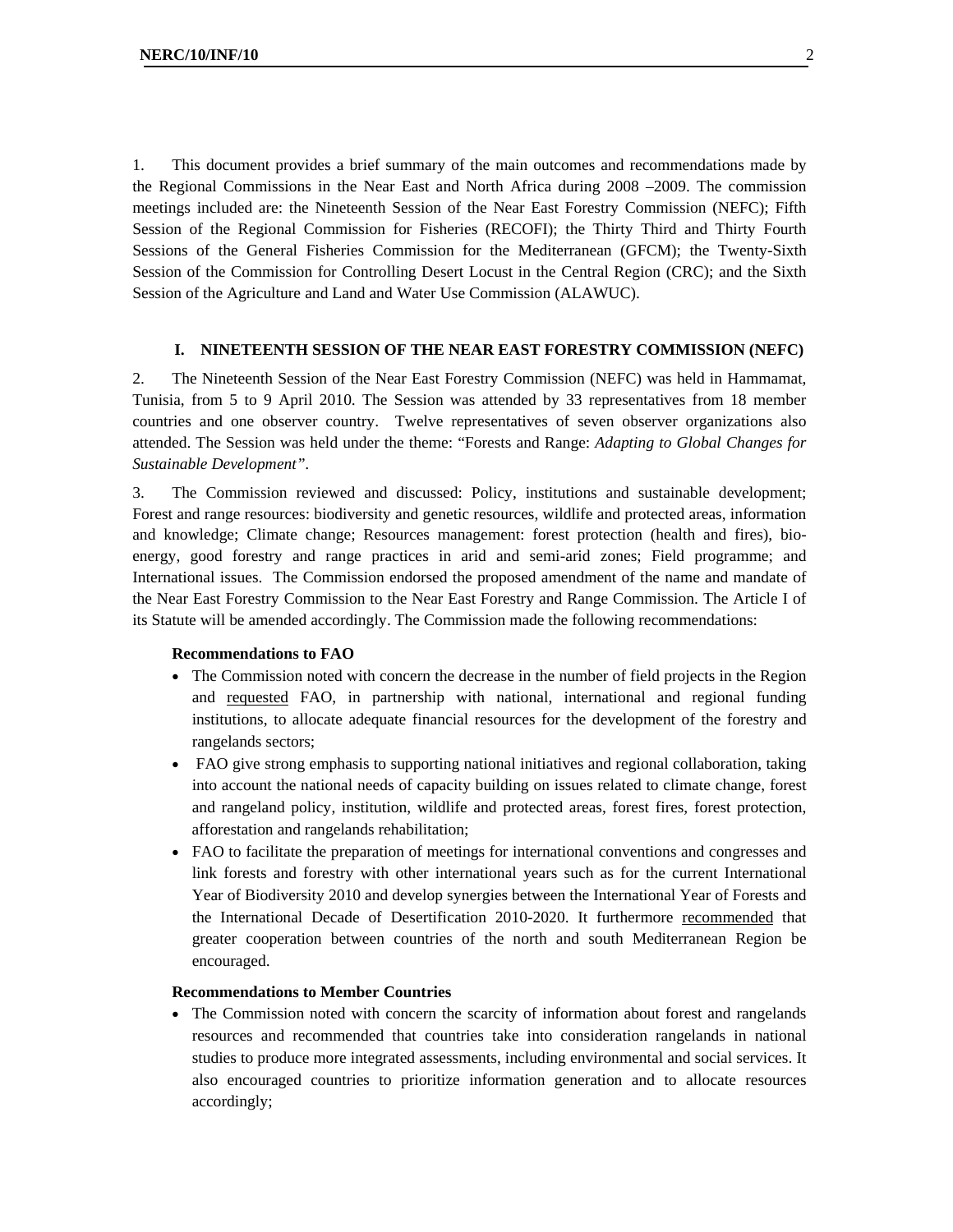- The Commission noted with concern that local knowledge was not sufficiently recognized in national policies and programmes and been lost and , therefore, recommended that countries work to preserve the social, economic and environmental values of traditional local knowledge in the advancement of forest and rangelands sectors in the Region and to strengthen partnership among stakeholders;
- The Commission noted with concern the high vulnerability of the Near East Region to climate change and urged its members to raise awareness among decision-makers of the pivotal role of forests and rangelands in climate change adaptation and to take into account climate change dimensions in national strategies, plans and programmes for the forestry and rangelands sectors.

#### **II. FIFTH SESSION OF THE REGIONAL COMMISSION**

#### **FOR FISHERIES (RECOFI)**

4. The Fifth Session of RECOFI, held in Dubai, the United Arab Emirates, 12-14 May 2009, reviewed the work of the Commission since the last session in 2007 including the Commission's administrative and financial reports; considered selected issues of particular relevance for the Region, such as status and trends of fisheries, aquaculture development prospective; reviewed the functioning of the Commission and adopted the Work Programme for 2009 and 2010.

Main outcome and decisions made:

- The Commission noted that by 31 December 2008; all Members ought to deposit their *Instrument of Acceptance*;
- Among the emerging issues identified, several Members recognized that the phenomenon of harmful algal blooms was an urgent issue to be addressed, been seriously affecting both the capture fisheries and aquaculture sectors in the Region. Consequently, the Commission agreed that the two RECOFI Working Groups (the Working Group on Aquaculture and that on Fisheries Management) should tackle this matter jointly and in close cooperation with other regional organizations;
- The Commission commended the work of the Working Group on Aquaculture (WGA) noting its support to development of aquaculture in the Region, by providing an effective forum for discussing and tackling major aquaculture issues of regional concern;
- The Commission endorsed the proposal *"Regional Programme for Improving Aquatic Animal Health in the RECOFI Member Countries*" along with its components, elements and activities;
- The Commission commended the Secretariat for the timely response to the request at the last RECOFI session (May 2007) for the Working Group on Fisheries Management (WGFM) to be established, and its scope, role and functions amended to revitalize it and make it more efficient;
- The Commission adopted the Terms of Reference for the Working Group on Fisheries Management including the Terms of Reference for the National Focal Points on Fisheries Management;
- The Commission endorsed the *RECOFI Regional Strategy and Priorities for Regional Fisheries Management*, including a workplan;
- The Commission noted with satisfaction the Secretariat for organizing "*Review of National Fisheries Legislation in the Region";*
- The Commission agreed that: a pragmatic approach to stock assessment be adopted focusing on standardized reporting of priority species identified by the WGFM; a regional workshop on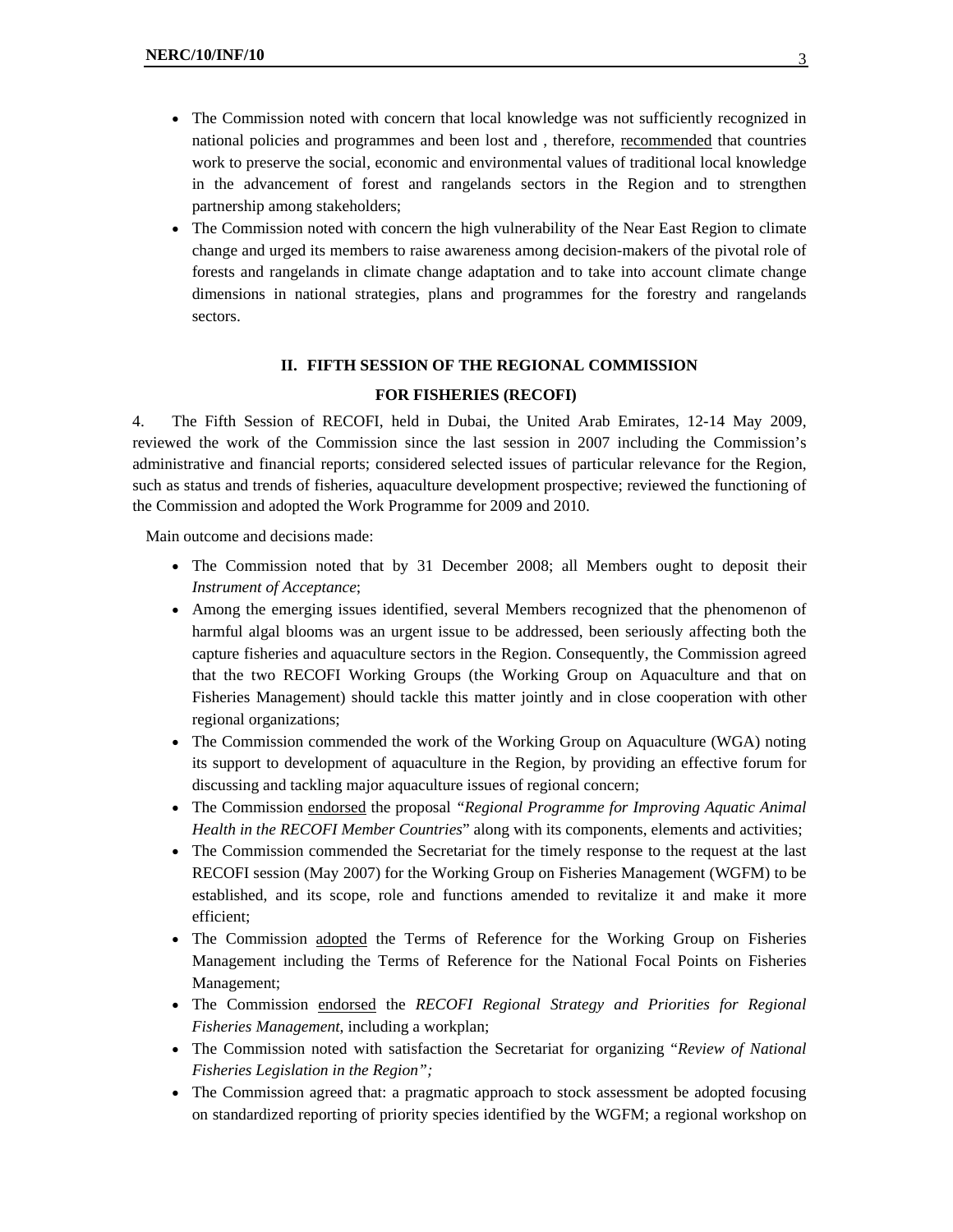stock indicators and stock status reporting be held; an ecosystem system approach to fisheries and adaptive management procedures be adopted for the RECOFI region; and cooperation among the RECOFI Members be improved for the appraisal of the state of fishery resources and the formulation of scientific advice for management;

- The Commission agreed that a systematic evaluation of all national statistical programmes be undertaken to provide national authorities with realistic recommendations for improving the performance of their fishery statistical programmes and facilitating data harmonization at the regional level. In addition, the Commission agreed that an expanded regional database be developed;
- The Commission re-stated its concern about the presence and impact of *Illegal, Unreported and Unregulated (IUU) Fishing in the Region* and congratulated the Secretariat on the success of the Workshop on IUU Fishing in the RECOFI Region;
- The Commission agreed that the Secretariat should support, on an ad hoc basis, an initiative to promote enhanced cooperation for fishery management and development among Iran, Iraq and Kuwait;
- The Commission decided to hold a special inter-sessional meeting to consider ways and means to enhance RECOFI's role and to make the Commission more efficient and to accelerate its growth;
- The Commission approved a workplan for the next inter-sessional period and agreed to support activities focusing on: stock status reporting; integration of catch and effort data; risk analysis in aquaculture; environmental monitoring in aquaculture; red tide impact on capture fisheries and aquaculture and counter measures; geographical information system and spatial tools applications for capture fishery and aquaculture; regional aquaculture information system (RAIS).

#### **III. THIRTY THIRD and THIRTY FOURTH SESSION OF THE GENERAL FISHERIES COMMISSION FOR THE MEDITERRANEAN (GFCM)**

5. The Thirty Third and Thirty Fourth Session of GFCM were held in Tunis, 23-27 March 2009 and in Athens, 14-17 April 2010 respectively. The Sessions reviewed through its Committee of Compliance the action taken by members to implement the binding recommendations recently adopted by the Commission, and assessed the inter-sessional activities of the Scientific Advisory Committee and of the Committee on Aquaculture and Committee of Compliance, and reviewed and adopted proposed recommendations on fisheries management, data reporting and monitoring and control.

- 6. At its Thirty Third Session the Commission agreed on the following:
	- Modalities to launch the performance review of the GFCM in 2009, to be continued in 2010. The outcome of this review will be submitted to the Thirty-fifth Session (2011);
	- To established a new Committee on Administration and Finance;
	- A new approach to the functioning of its SAC-Working groups on demersal and small pelagic resources;
	- To have a 10 % reduction of fishing effort for demersal trawl fisheries in the GFCM area;
	- To established a new *Fisheries Restricted Area* in the Gulf of Lions as bounded by lines joining the following geographic coordinates: 42°40'N, 4°20' E; 42°40'N, 5°00' E; 43°00'N, 4°20' E; 43°00'N, 5°00' E;
	- Toe established a minimum 40 mm mesh size in the codend of demersal trawl nets;
	- To create a GFCM record of vessels over 15 metres authorized to operate in the GFCM area;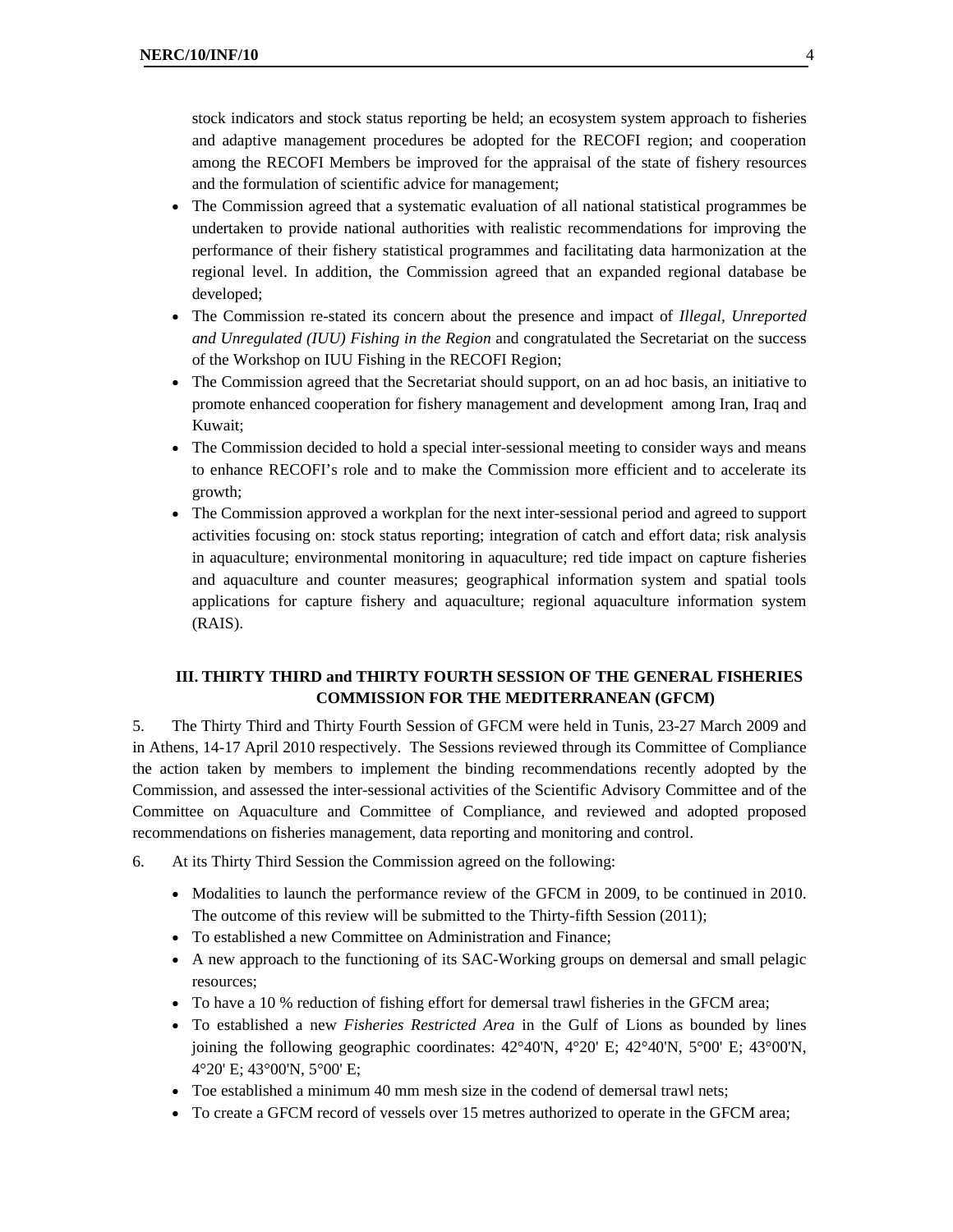- To have *Minimum Standards for the Establishment of a Vessel Monitoring System* (VMS) in the GFCM Area;
- To keep a list of vessels presumed to have carried out IUU fishing in the GFCM Area, amending Recommendation GFCM/2006/4.
- To establish Geographical Sub-Areas in the GFCM Area;
- Implementation of the *GFCM Task 1 Statistical Matrix*;
- Reporting of *Aquaculture Data and Information*;
- To establish the *GFCM Regional Fleet Register*;
- *Endorsing the Recommendation [08-03]* of the International Commission for the Conservation of the Atlantic Tunas (ICCAT) on Mediterranean Swordfish;
- *Endorsing ICCAT Recommendation [08-05]* by ICCAT amending the Recommendation by ICCAT to establish a multiannual recovery plan for Bluefin Tuna in the Eastern Atlantic and Mediterranean;
- Endorsing the *ICCAT Recommendation [08-12]* amending Recommendation [07-10] on an ICCAT Bluefin Tuna catch documentation programme.

7. The Commission at the Thirty Fourth Session adopted three binding recommendations and endorsed three recommendations of ICCAT of relevance for the Mediterranean on:

- Establishment of the GFCM logbook in the Mediterranean and the Black Sea for vessel longer than 15 meters;
- The management on fishing capacity in the GFCM area;
- The identification of non-compliance;
- ICCAT recommendation [09-04] for a management framework for the sustainable exploitation of Mediterranean swordfish and replacing ICCAT recommendation [08-03];
- ICCAT recommendation [09-06] amending recommendation [08-05] to establish a multiannual recovery plan for Bluefin Tuna in the Eastern Atlantic and the Mediterranean;
- ICCAT Recommendation [09-07] on the conservation of Thresher Sharks caught in association with fisheries in the ICCAT convention area.

#### **IV. TWENTY-SIXTH SESSION OF THE COMMISSION FOR CONTROLLING THE DESERT LOCUST IN THE CENTRAL REGION (CRC)**

8. The Twenty-Sixth Session of the Commission for Controlling the Desert Locust in the Central Region (CRC) was held in Muscat, the Sultanate of Oman, in July 2008. The Commission made the following recommendations:

- Ethiopia and Somalia accommodate an important Desert Locust habitat, in addition to performing as a corridor or a transit for locust invading other neighbouring countries. Since the resources available in both countries to intervene against Desert Locust during outbreak or invasion are far below the requirements, it was agreed that Ethiopia, to prepare and submit a project proposal to the Commission to support Desert Locust operations in Ethiopia and northern Somalia for further submission to FAO.
- Although Somalia is not a member country of the Commission, it was found necessary to fund Desert Locust operations from the Commission's resources, after obtaining the necessary request and securing the support from FAO.
- It was made clear by FAO that it is difficult to make pesticides available to countries in a short period of time, particularly in case of emergencies. It was important that in case of emergencies in which *FAO provided pesticides to countries; that the ownership of these*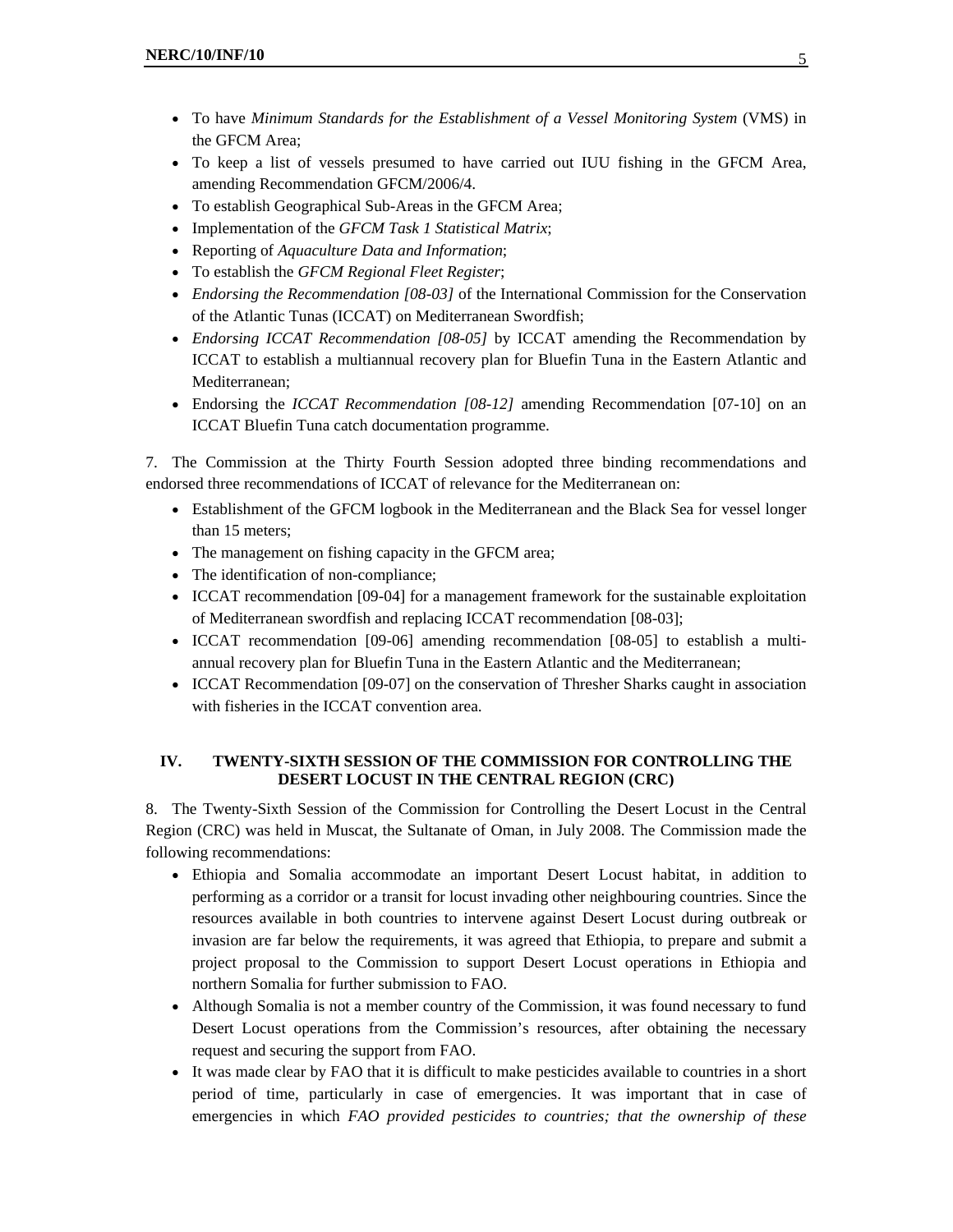- Along the same gesture and in case of emergencies where FAO provides registered pesticides to one country, other countries should not object to importing these pesticides even if not registered in their countries. In order to avoid legal implications, countries were asked to investigate this issue and should send the results to the Commission
- As obsolete and unwanted pesticides stocks is problematic, it was recommended that inventories of obsolete and unwanted pesticides should be prepared in details and sent to the Commission for further submission to the specialized unit at FAO for advice.
- In order to provide the Member Countries with recommendations on sprayers for pesticides application and to minimize FAO procurement procedures, and since recommendations are needed also for protective clothing and camping equipment, a recommendation was made to "*organize two consecutive workshops in Arbeel or Sulimania in Iraq, (alternatively in Egypt*) "to test spray equipment, protective clothing and camping equipment.
- Reference was made to the new technology, specifically regarding the use of guidance system (DINGO1) in locust aerial operations, it was agreed that a small workshop would be organized after consultation with DLIS, the representative of Saudi Arabia and Secretary of the Commission were to study the new navigation technology.
- Short training courses were much-admired by the Member Countries who stressed the importance of its continuity and requested more support to national activities for the benefit of *National Master Trainers*, who could also participate in training courses in other countries in the Central Region.
- The necessity to organize, jointly with *Desert Locust Control Organization for Eastern Africa* (DLCO-EA), regional training course on Desert Locust Aerial control operations.
- The necessity to organize annually sub-regional training course on Desert Locust Survey and Control Operations for non-front-line countries.
- An inter-regional workshop should be organized annually for Desert Locust Information Officers of the front-line-countries for updates on *RAMSES* new versions and *eLocust2*.
- A workshop should be organized on contingency planning and early preparedness for frontline-countries Desert Locust Departments Heads.
- In view of the very high cost of the post graduate Desert Locust Diploma Course organized by the University of Khartoum, it was recommended to Freeze the Desert Locust Diploma Course, but to be resumed whenever there were sufficient funds from sources other than the Commission Trust Fund.
- In case the University of Khartoum was convinced to sponsor three scholarships for this Diploma; then the *Desert Locust Diploma Course to be continued* provided that the University sponsors 50% (about US\$75,000) cost of the Diploma students.
- With regard to the announced Master Degree Programme, the Member Countries endorsed the candidates Mr. Hussein Osman Abou Bakr from Sudan and Mr. Osama Rabie Mahmoud from Egypt to benefit from the Commission's M. Sc. Sponsorship in 2008-2009.
- As no research proposals were received by the Commission from the Member Countries, Heads of Locust Control Units should encourage research institutes in their countries to submit research proposals.